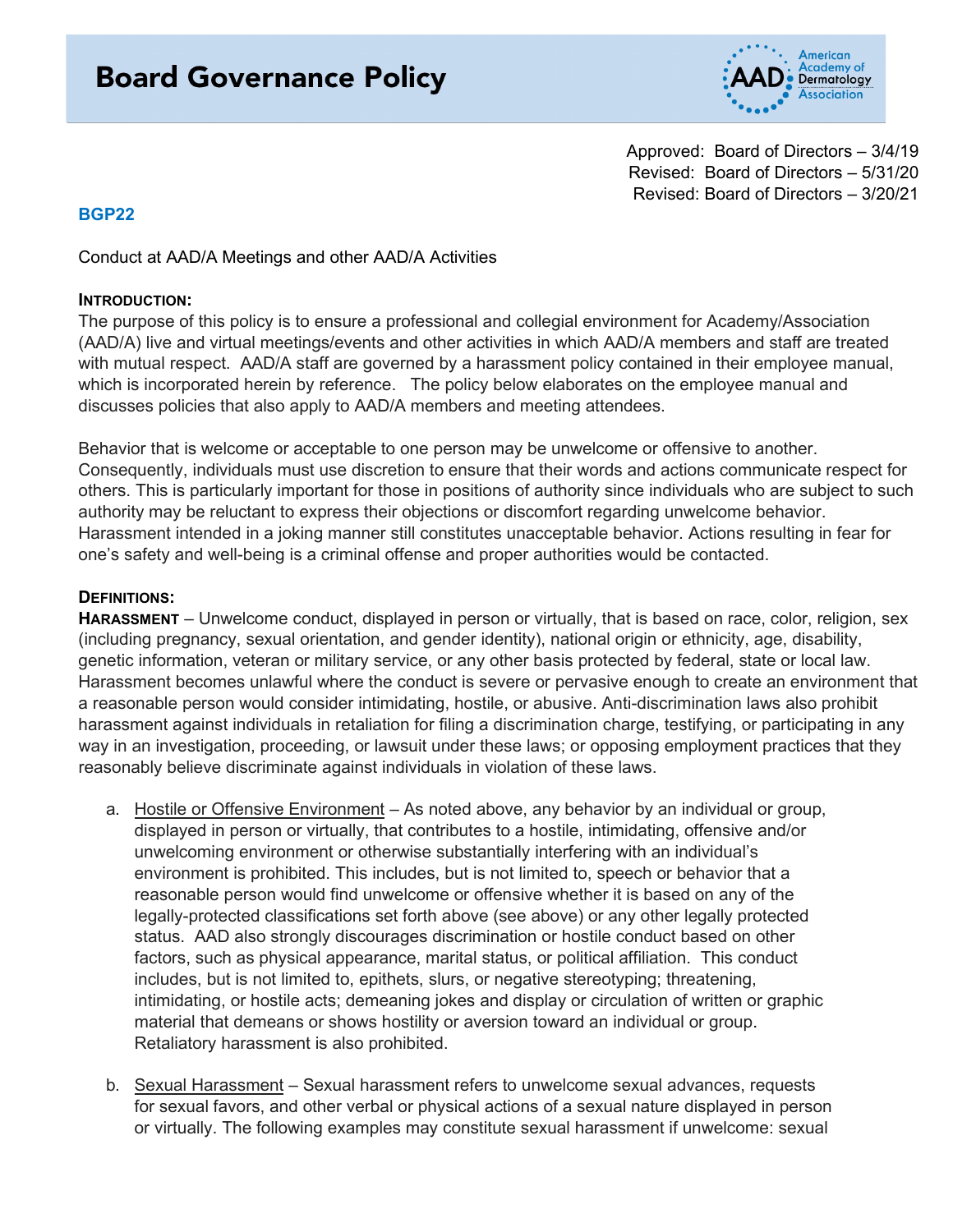## **Conduct at AAD/A Meetings and with other AA/A Activities Page 2 of 5**

flirtations, advances, or propositions; unnecessary touching; verbal comments or physical actions of a sexual nature; sexually degrading words used to describe an individual; a display of sexually suggestive objects or images including electronically sent material; and sexually explicit jokes.

c. Other Disruptive Behavior – While generally not prohibited by law, AAD/A nevertheless prohibits bullying behavior displayed in person or virtually. AAD/A defines bullying as "repeated inappropriate behavior, either direct or indirect, whether verbal, physical, cyber or otherwise, conducted by one or more persons against another or others that is hurtful, harmful or humiliating; exhibits coercion; or abuse of power as well as any other unreasonably disruptive behavior such as sustained disruption of talks, events, or meetings." All members and staff will be treated with dignity and respect and AAD/A will not tolerate bullying behavior.

Bullying may be intentional or unintentional. AAD/A considers the following types of behavior examples of bullying:

- Verbal bullying: Slandering, ridiculing or maligning a person or his/her family; persistent name calling that is hurtful, insulting or humiliating; using a person as the butt of jokes; abusive and offensive remarks.
- Physical bullying: Pushing, shoving, kicking, poking, pinching, slapping, tripping, assault or threat of physical assault; damage to a person's work area or property.
- Gesture bullying: Nonverbal threatening gestures or glances that convey threatening messages.
- Cyber: electronic or online harassment including social media.
- Coercion: intimidation; using a position of authority for undue influence.

# **EVENTS POLICY:**

- **EXPECTED BEHAVIOR** AAD/A expects all participants at Academy meetings to behave responsibly and professionally in person or virtually and to abide by this Conduct at AAD/A Meetings and other AAD/A Activities Policy. This policy applies whether the harassment is committed by an employee, AAD/A member, volunteer, vendor, exhibitor, or another participant. AAD/A expects participants to comply with the following:
- a. Treatment of others. Participants must exercise professionalism, consideration, and respect in their speech and actions, and must refrain from demeaning, discriminatory, disruptive or harassing behavior and speech in person and virtually. Participants who experience or witness harassment are encouraged to report it in accordance with the Reporting Procedure below.
- b. Safety and security. Participants should alert AAD/A staff if they notice a dangerous situation or someone in distress.
- c. Responsible consumption of alcohol. At many AAD/A networking events both alcoholic and nonalcoholic beverages are served. AAD/A expects participants at these events to drink alcoholic beverages responsibly. AAD/A and event staff have the right to deny service to participants for any reason and may require a participant to leave the event.
- d. Controlled substances. Participants should not be under the influence of illegal drugs or other unauthorized or mind-altering or intoxicating substances while attending AAD/A events.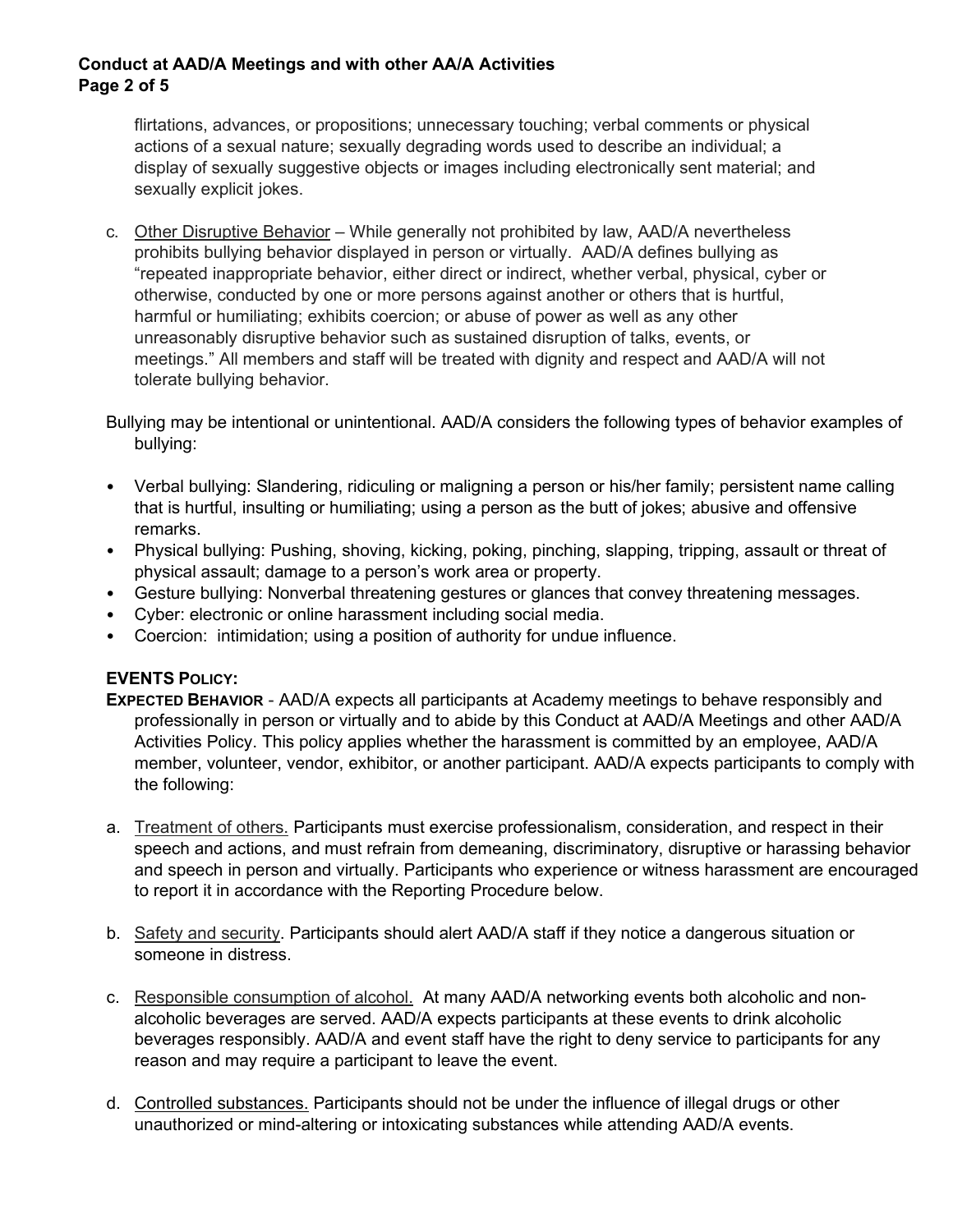# **Conduct at AAD/A Meetings and with other AA/A Activities Page 3 of 5**

Included within this prohibition are lawful controlled substances that have been illegally or improperly obtained. This policy does not prohibit the possession and proper use of lawfully prescribed drugs taken in accordance with the prescription.

**UNACCEPTABLE BEHAVIOR** - AAD/A will not tolerate harassment, displayed in person or virtually, on any basis prohibited by law by any participant at any AAD/A meeting. Unacceptable meeting behaviors may include, but are not limited to:

- Unwelcome and uninvited attention or contact with another participant;
- Verbal or written comments, or visual images, that are sexually suggestive, offensive, or that denigrate or show hostility or aversion toward an individual, or group of individuals, that create an intimidating, hostile, or offensive environment, or that unreasonably interfere with an individual's ability to participate in an AAD/A meeting;
- Slurs, threatening or negative stereotyping, intimidating, harassing, abusive, discriminatory, derogatory or demeaning speech or actions by any participant in any AAD/A meeting, at all related events, and in one-on-one communications carried out in the context of any Meeting or meeting-associated event;
- Verbal harassment or harmful or prejudicial verbal or written comments or visual images related to gender identity, sexual orientation, sexual activities, race, religion, disability, age, appearance, or other personal characteristics;
- Deliberate intimidation, following or stalking;
- Unnecessary and/or unwelcomed touching or brushing against another person's body, patting, groping, pinching, or other forms of physical assault including impeding or blocking movements;
- Sexual or romantic flirtations that are viewed by the recipient as offensive and unwelcome;
- Unwelcomed telephone calls, e-mails, letters, home visits, social media contact or other unwanted encounters in person or virtually with sexual overtones;
- Demands for sexual favors with implied threats related to job benefits or opportunities;
- Posting, displaying, or circulating any electronic media currently available or created in the future including any written or graphic material that demeans or shows hostility or dislike towards a person or group based on their protected status. This includes, but is not limited to, graffiti, cartoons, websites, any social media platform, or radio or television programming;
- Conduct by registered attendee(s) or guests at any AAD/A meeting that is unlawful, in violation of the show rules or the convention center lease terms or convention hotel(s) policies/rules, in violation of/or is antithetical to the purposes and good order of the AAD/A event and its operation by AAD/A, such as, the use of an invalid or another's name badge, failure to pay meeting registration.

Any individual who has questions about this policy or believes that this policy may have been violated should follow the Reporting Procedure below.

# **REPORTING PROCEDURE:**

If you believe you have been subject to or have observed harassment or believe that an offensive environment exists, report the incident immediately (See "Events Procedures" section) so that appropriate action may be taken. The following procedure outlines the steps that will be taken by AAD/A in the event of a harassment charge. However, when the facts of a case warrant quick and severe action, this procedure may be modified.

- Persons are required to provide a firsthand account of the alleged harassment to the Executive Director & CEO of the AAD/A or their designee.
- Witnesses will be contacted and asked to provide a detailed account of what was observed.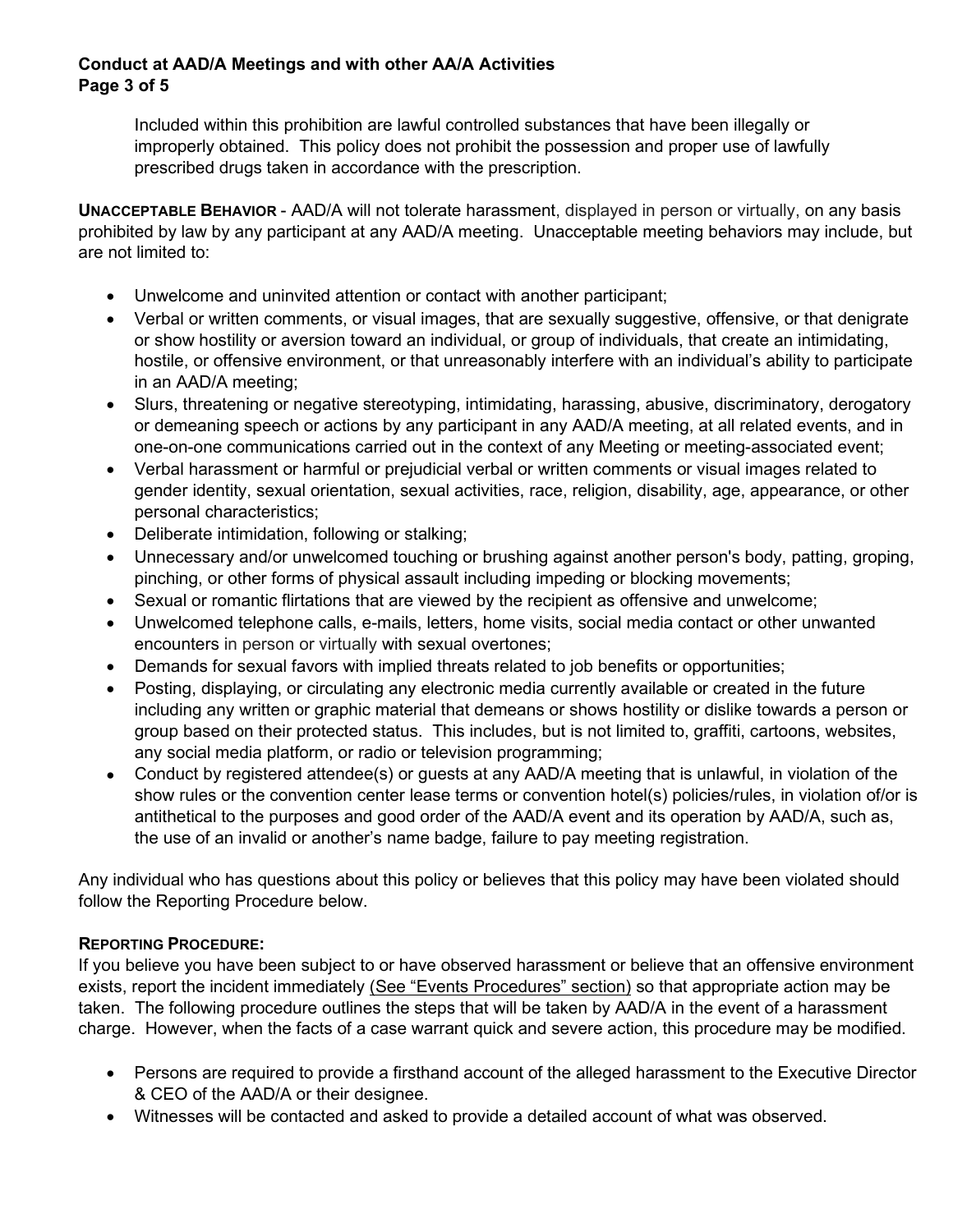# **Conduct at AAD/A Meetings and with other AA/A Activities Page 4 of 5**

- Victims and witnesses will be protected against retaliation. Anyone who retaliates against another person for making a good faith complaint or participating in an investigation will be subject to disciplinary actions.
- The accused person will be requested to provide an explanation of the alleged charges.
- The appropriate AAD/A official or representative will investigate the facts and make recommendations for resolution of the charge.
- The resolution options will be based on the Administrative Regulation on Judicial Panel Disciplinary Procedures.
- Unless required by law, the participants involved in the investigation process must keep all information regarding the alleged harassment case confidential. Breach of this confidentiality may result in additional disciplinary action.
- Anyone who is found to have knowingly made a false accusation of sexual or other unlawful harassment or retaliation may be subject to appropriate disciplinary action up to as outlined in the Administrative Regulation on Judicial Panel – Disciplinary Procedures.
- Any AAD/A Staff involved would be contacted by Human Resources and policy and procedures from AAD/A's Harassment Policy would be followed.

# **EVENTS PROCEDURES:**

When any type of disruptive behavior is reported or detected at an AAD/A event, the following protocol is conducted by AAD/A Meetings & Conventions (M&C) Staff:

# **Live/In-Person Event:**

- Problem is identified and brought to the attention of AAD M&C Staff, and Director, Meetings & Conventions (Director)
- Problem is assessed by AAD M&C Staff and Director
- AAD Security<sup>†</sup> (Supervisor) is notified immediately and briefed on the situation by AAD M&C Staff/Director
- AAD M&C Staff (and Director, if available) are accompanied by AAD Security (Supervisor) to the suspected altercation
- AAD Security (Supervisor) takes the lead role in ascertaining/evaluating the situation via interviews/ communications with the suspected party(s)
- In addition to a written report, when deemed necessary and appropriate, AAD Staff and/or AAD Security may 'document' said violation/violator(s) and/or situation via photo(s) or video(s)
- At no time should AAD M&C Staff or Director, or AAD Security (Supervisor) engage in any physical contact or interaction, unless deemed absolute and necessary whereas the safety and/or security of said individuals or other meeting attendees is in jeopardy
- \*Appropriate action is taken by AAD M&C Staff/Director, and AAD Security (Supervisor), (and potentially local law enforcement) depending on the type of infraction/disruption that has occurred \*This can include, but not limited to, verbal warning, revocation of attendee credentials and removal from the meeting/event.

† If the event does not have AAD security, staff would rely on the hotel/facility security **Virtual Event:**

• For any virtual event, problem is identified, and a message is sent to the AAD Member Resource Center at the following: AAD Member Resource Center (866) 503-SKIN (7456) or https://www.aad.org/contact

#### **CONSEQUENCES:**

• The AAD/A reserves the right to revoke, without refund, exhibition space and/or registration